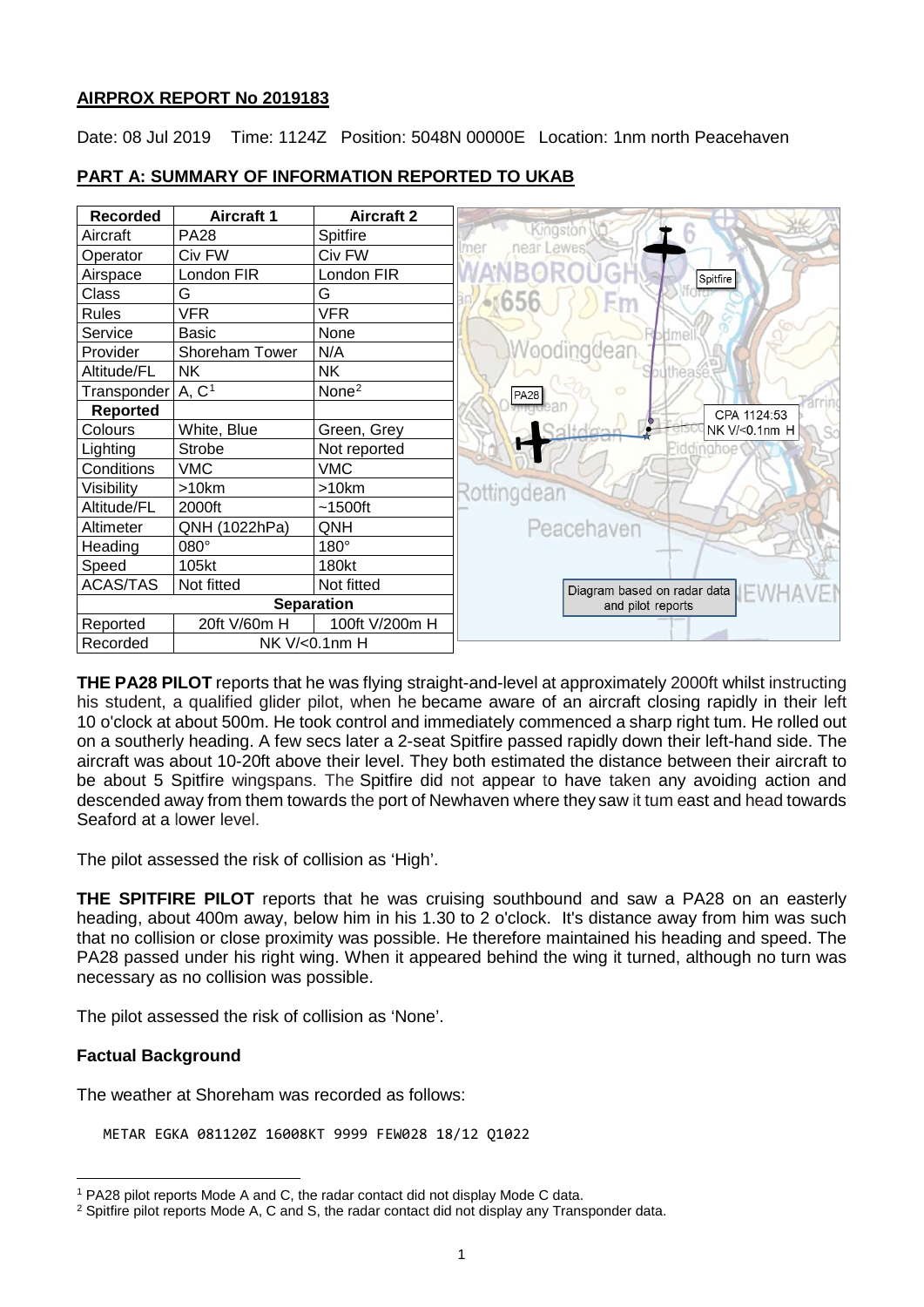## **Analysis and Investigation**

## **UKAB Secretariat**

The PA28 and Spitfire pilots shared an equal responsibility for collision avoidance and not to operate in such proximity to other aircraft as to create a collision hazard<sup>[3](#page-1-0)</sup>. If the incident geometry is considered as converging then the Spitfire pilot was required to give way to the PA28<sup>[4](#page-1-1)</sup>.



Figure 1: CPA 1124:53 Spitfire southbound no transponder data PA28 eastbound no Mode C data

# **Summary**

An Airprox was reported when a PA28 and a Spitfire flew into proximity near Peacehaven at 1124hrs on Monday 8<sup>th</sup> July 2019. Both pilots were operating under VFR in VMC, the PA28 pilot in receipt of a Basic Service from Shoreham and the Spitfire pilot not in receipt of a service.

# **PART B: SUMMARY OF THE BOARD'S DISCUSSIONS**

Information available consisted of reports from both pilots and radar photographs/video recordings. Relevant contributory factors mentioned during the Board's discussions are highlighted within the text in bold, with the numbers referring to the Contributory Factors table displayed in Part C.

The Board began by looking at the actions of the Spitfire pilot. Noting first that the aircraft's transponder was displaying after take-off and during recovery but not during the remainder of the flight, the Board felt that the Spitfire operating company might usefully test the aircraft's transponder equipment once airborne in future flights to determine whether there was an intermittent fault. Without transponder

<span id="page-1-0"></span><sup>3</sup> SERA.3205 Proximity.

 $\overline{\phantom{a}}$ 

<span id="page-1-1"></span><sup>4</sup> SERA.3210 Right-of-way (c)(2) Converging.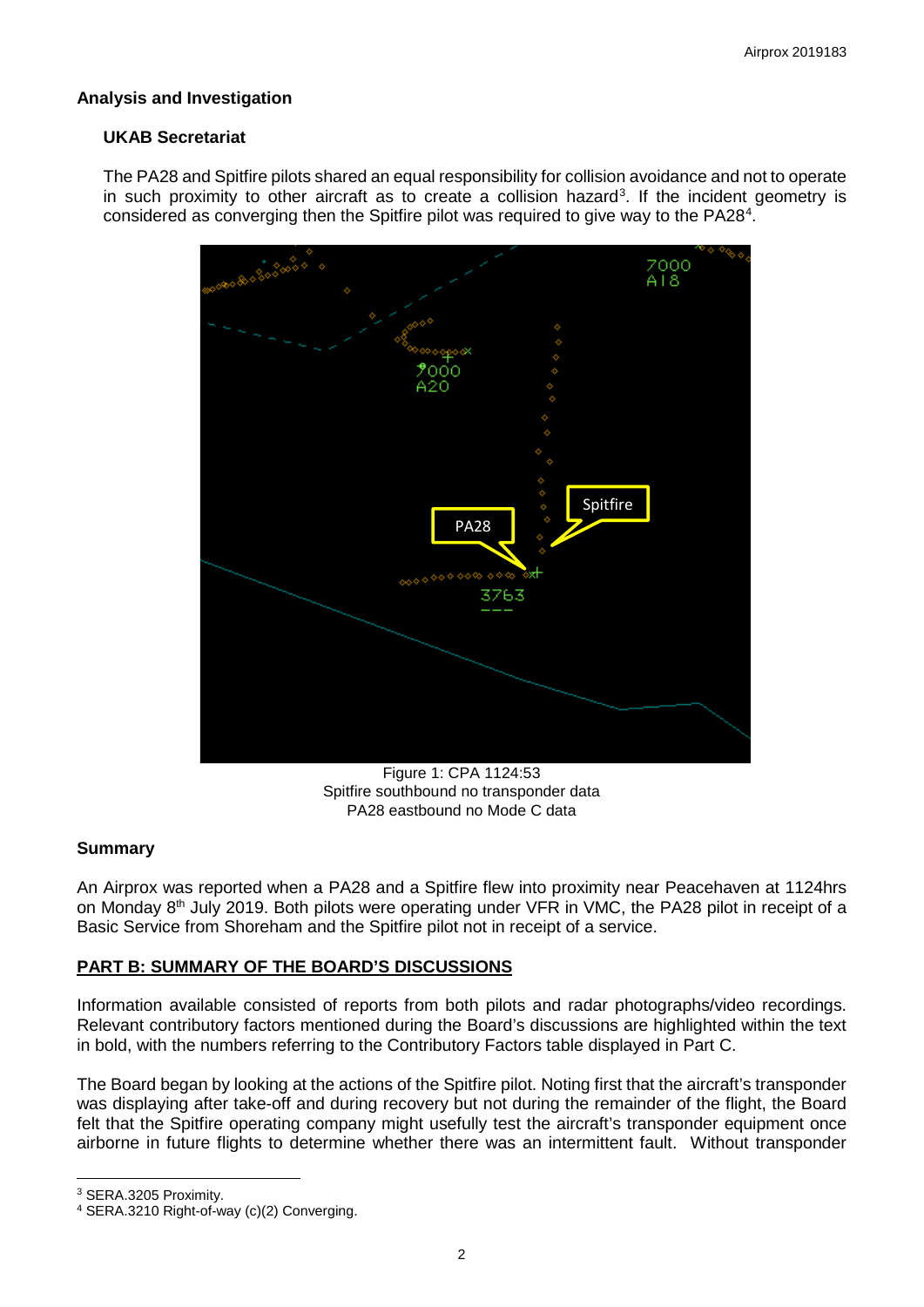outputs, other aircraft that might otherwise be able to detect their aircraft using their collision warning systems would be denied the opportunity to do so. Given the likely third-party risk associated with their operations, there was a strong case for their operating procedures to include a check to ensure that their aircrafts' transponders were producing an output in accordance with SERA.13001 during every flight **(CF2)**. The Board also noted that the Spitfire pilot was not receiving a service from a relevant ATS provider and so had no situational awareness of the PA28,or vice versa **(CF3)**. Again, given the third-party commercial aspects of their flights, members encouraged the Spitfire operating company to highlight to their pilots that a surveillance-based ATS should be sought during every flight. Without recorded altitude information for the Spitfire it was not possible for the Board to definitively assess the geometry of the situation in terms of vertical separation but members noted that the Spitfire pilot had seemingly been unconcerned by the encounter, did not perceive that there was a conflict, and had made no manoeuvre to increase separation despite the fact that it was for him to give way to the PA28 **(CF5)**; the Spitfire pilot could not have known the intentions of the PA28 pilot, who could easily have unintentionally and unexpectedly manoeuvred towards the Spitfire if he had not been aware of its presence. The Board were unanimous in its assessment that, on sighting the PA28, the Spitfire pilot should have manoeuvred to increase separation in accordance with the Rules of the Air **(CF1)**.

Turning to the actions of the PA28 pilot, members agreed that he had seen the Spitfire late and had made an emergency avoiding action turn away **(CF4)**.

The Board members then considered the risk. They agreed that the geometry of the encounter, allied to the speed of the Spitfire, meant that safety had been much reduced below the norm and that there had been a risk of collision, Risk Category B.

# **PART C: ASSESSMENT OF CONTRIBUTORY FACTOR(S) AND RISK**

| 2019183   |                                                                |                                            |                                                      |
|-----------|----------------------------------------------------------------|--------------------------------------------|------------------------------------------------------|
| <b>CF</b> | Factor                                                         | <b>Description</b>                         | Amplification                                        |
|           | <b>Flight Elements</b>                                         |                                            |                                                      |
|           | • Regulations, Processes, Procedures and Compliance            |                                            |                                                      |
|           | <b>Human Factors</b>                                           | • Flight Crew ATM Procedure Deviation      | Regulations/procedures not complied with             |
|           | <b>• Tactical Planning and Execution</b>                       |                                            |                                                      |
| 2         | <b>Human Factors</b>                                           | • Transponder Selection and Usage          |                                                      |
|           | • Situational Awareness of the Conflicting Aircraft and Action |                                            |                                                      |
| 3         | Contextual                                                     | • Situational Awareness and Sensory Events | Generic, late, no or incorrect Situational Awareness |
|           | • See and Avoid                                                |                                            |                                                      |
| 4         | <b>Human Factors</b>                                           | • Monitoring of Other Aircraft             | Late-sighting by one or both pilots                  |
| 5         | <b>Human Factors</b>                                           | • Perception of Visual Information         | Pilot perceived there was no conflict                |
| 6         | Human Factors                                                  | • Lack of Action                           | Pilot flew into conflict                             |

Contributory Factor(s):

#### Degree of Risk: B.

 $\overline{\phantom{a}}$ 

#### Safety Barrier Assessment<sup>[5](#page-2-0)</sup>

In assessing the effectiveness of the safety barriers associated with this incident, the Board concluded that the key factors had been that:

<span id="page-2-0"></span><sup>&</sup>lt;sup>5</sup> The UK Airprox Board scheme for assessing the Availability, Functionality and Effectiveness of safety barriers can be found on the UKAB [Website.](http://www.airproxboard.org.uk/Learn-more/Airprox-Barrier-Assessment/)